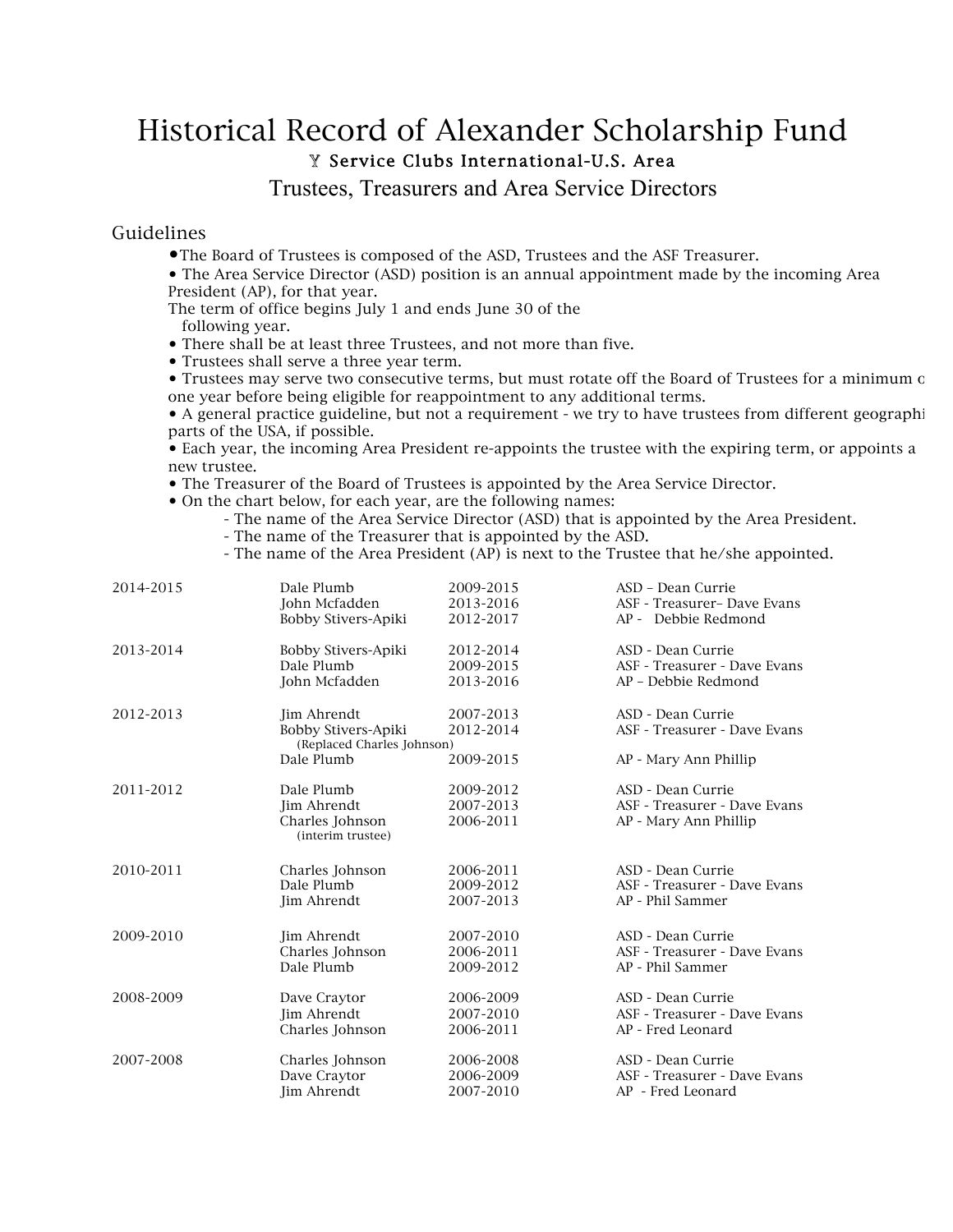| 2006-2007 | Dan Eberly<br>Charles Johnson          | 2004-2007<br>2006-2008       | ASD - Dean Currie<br>ASF - Treasurer - Dave Evans |
|-----------|----------------------------------------|------------------------------|---------------------------------------------------|
|           | (Replaced Bob Hubbard)<br>Dave Craytor | $(2005 - 2006)$<br>2006-2009 | $AP - Rob$ Wilby                                  |
| 2005-2006 | Dave Craytor                           | 2004-2006                    | ASD - Dean Currie                                 |
|           | Dan Eberly                             | 2004-2007                    | ASF - Treasurer - Dave Evans                      |
|           | Bob Hubbard<br>(Interim trustee)       | 2005-2008                    | AP - Rob Wilby                                    |
| 2004-2005 | Bob Hubbard                            | 2002-2005                    | ASD - Dean Currie                                 |
|           | Ken Geathers                           | $(2003 - 2004)$              | ASF - Treasurer - Dave Evans                      |
|           | (Replaced by Dave Craytor) 2004-2006   |                              |                                                   |
|           | Dan Eberly                             | 2004-2007                    | AP - Donna Ward                                   |
| 2003-2004 | Dan Eberly                             | 2001-2004                    | ASD - Dean Currie                                 |
|           | Bob Hubbard                            | 2002-2005                    | ASF - Treasurer - Dave Evans                      |
|           | Ken Geathers                           | 2003-2006                    | AP - McKinley Johnson                             |
| 2002-2003 | Ken Geathers                           | 2000-2003                    | ASD - Jim Fritsch                                 |
|           | Dan Eberly                             | 2001-2004                    | ASF - Treasurer - Mary Ellen Fritsch              |
|           | Bob Hubbard                            | 2002-2005                    | AP - Kay Lindner                                  |
| 2001-2002 | Bob Hubbard                            | 1999-2002                    | ASD - Jim Fritsch                                 |
|           | Ken Geathers                           | 2000-2003                    | ASF - Treasurer - Mary Ellen Fritsch              |
|           | Dan Eberly                             | 2001-2004                    | AP - Dave Craytor                                 |
| 2000-2001 | Dean Currie                            | 1998-2001                    | ASD - Jim Fritsch                                 |
|           | <b>Bob Hubbard</b>                     | 1999-2002                    | ASF - Treasurer - Mary Ellen Fritsch              |
|           | Ken Geathers                           | 2000-2003                    | AP Al Jacques                                     |
| 1999-2000 | Ariani Freidl                          | 1997-2000                    | ASD - Dave Craytor                                |
|           | Dean Currie                            | 1998-2001                    | ASF - Treasurer - Dave Evans                      |
|           | Bob Hubbard                            | 1999-2002                    | AP - Arlo Pannkuk                                 |
| 1998-1999 | Jack Carcanaque                        | $(1996-1998)$                | ASD - Dave Craytor                                |
|           | (Replace by Bob Hubbard) 1998-1999     |                              |                                                   |
|           | Ariani Freidl                          | 1997-2000                    | ASF = Treasurer - Dave Evans                      |
|           | Dean Currie                            | 1998-2001                    | AP - Wayne Smith                                  |
| 1997-1998 | Fran Mueller                           | 1995-1998                    | ASD - McKinley Johnson                            |
|           | Jack Carcanaque                        | 1996-1999                    | ASF - Treasurer - Virgil Lucas                    |
|           | Ariani Freidl                          | 1995-1998                    | AP - Bill Ward                                    |
| 1996-1997 | Blanche Campbell                       | 1994-1997                    | ASD - McKinley Johnson                            |
|           | Fran Mueller                           | 1995-1998                    | ASF - Treasurer - Virgil Lucas                    |
|           | Jack Carcanaque                        | 1996-1999                    | AP - Harry Frick                                  |
| 1995-1996 | Stuart Sheldon                         | 1993-1996                    | ASD - Jack Caranaque                              |
|           | <b>Blanche Campbell</b>                | 1994-1997                    | ASF - Treasurer - David Butzman                   |
|           | Fran Mueller                           | 1995-1998                    | AP - Erick Kim                                    |
| 1994-1995 | Barbara Vaughn                         | 1992-1995                    | ASD - Jack Caranaque                              |
|           | Stuart Sheldon                         | 1993-1996                    | ASF - Treasurer - David Butzman                   |
|           | <b>Blanche Campbell</b>                | 1994-1997                    | AP - Terry Bradley                                |
| 1993-1994 | Adriana Butterman                      | 1991-1994                    | ASD - Jack Carcanaque                             |
|           | Barbara Vaughn                         | 1992-1995                    | ASF - Treasurer - David Butzman                   |
|           | Stuart Sheldon                         | 1993-1996                    | AP - Ray Seto                                     |
| 1992-1993 | Stuart Sheldon                         | 1990-1993                    | ASD - Bill Ward                                   |
|           | Adriana Butterman                      | 1991-1994                    | ASF - Treasurer - ??????                          |
|           | Barbara Vaughn                         | 1992-1995                    | AP - Les Vaughn                                   |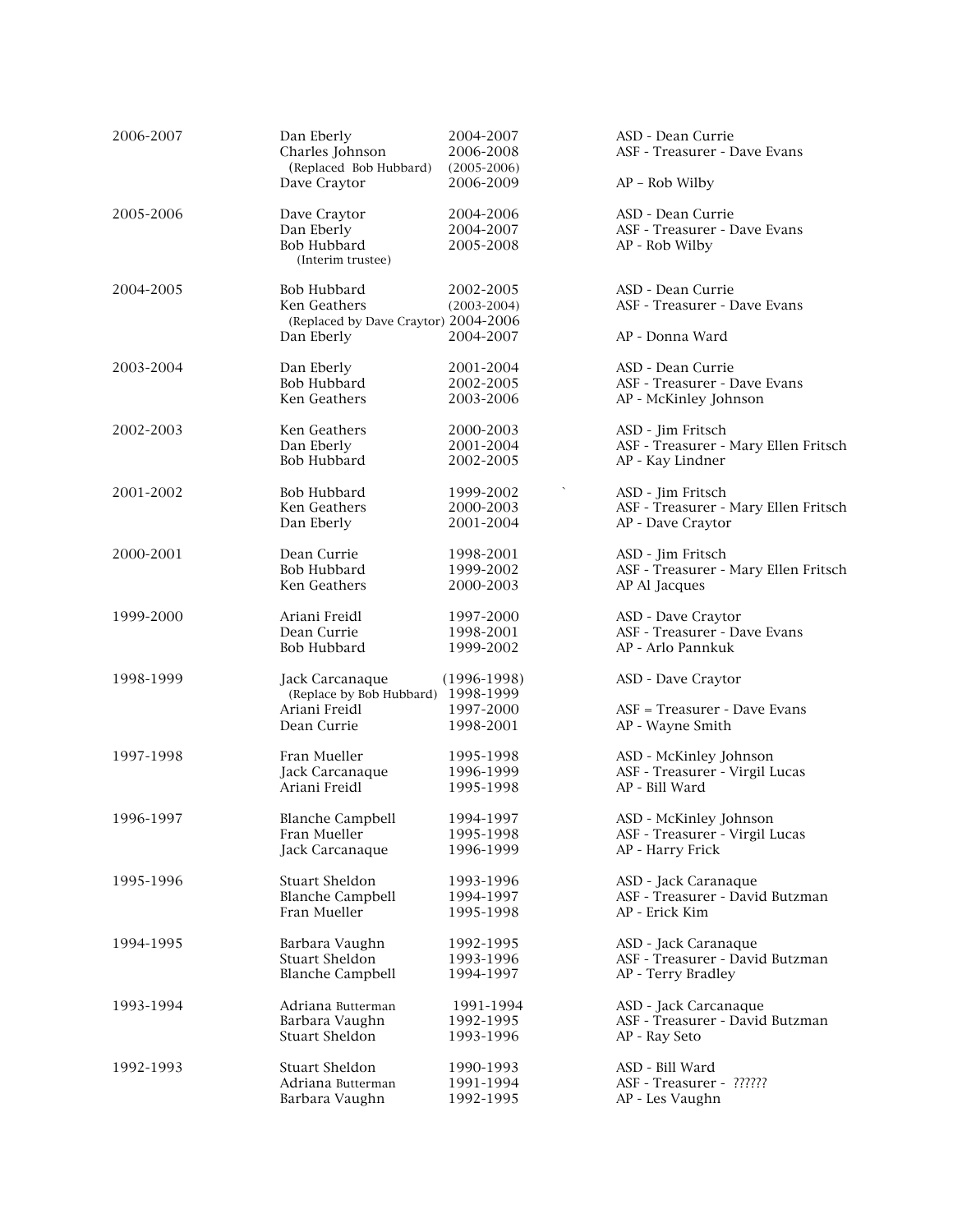| 1991-1992 | Ila Steen            | 1989-1992 | ASD - Del Thurber             |
|-----------|----------------------|-----------|-------------------------------|
|           | Stuart Sheldon       | 1990-1993 | ASF - Treasurer - Bill Foy    |
|           | Adriana Butterman    | 1991-1994 | AP - Harvey Grundman          |
| 1990-1991 | Adriana Butterman    | 1988-1991 | ASD - Del Thurber             |
|           | Ila Steen            | 1989-1992 | ASF - Treasurer - Bill Foy    |
|           | Stuart Sheldon       | 1990-1993 | AP - Jim Sargeant             |
| 1989-1990 | Stuart Sheldon       | 1987-1990 | ASD - Del Thurber             |
|           | Adriana Butterman    | 1988-1991 | ASF - Treasurer - Bill Foy    |
|           | Ila Steen            | 1989-1992 | AP - Chris Friis              |
| 1988-1989 | Ila Steen            | 1986-1989 | ASD - Del Thurber             |
|           | Stuart Sheldon       | 1987-1990 | ASF - Treasurer - Bill Foy    |
|           | Adriana Butterman    | 1988-1991 | AP - Larry Zimmerman          |
| 1987-1988 | Barrie Cruickshank   | 1985-1988 | ASD - Del Thurber             |
|           | Ila Steen            | 1986-1989 | ASF - Treasurer - Bill Foy    |
|           | Stuart Sheldon       | 1987-1990 | AP Rachelle Reeg              |
| 1986-1987 | Ariani Brenner       | 1984-1987 | ASD - Del Thurber             |
|           | Barrie Cruickshank   | 1985-1988 | ASF - Treasurer - Bill Foy    |
|           | Ila Steen            | 1986-1989 | AP - Art Wetton               |
| 1985-1986 | Gilbert Bulley       | 1983-1986 | ASD - Del Thurber             |
|           | Ariani Brenner       | 1984-1987 | ASF - Treasurer - Bill Foy    |
|           | Barrie Cruickshank   | 1985-1988 | AP - Ray Huffaker             |
| 1984-1985 | Harold Kuwahara      | 1982-1985 | ASD - Del Thurber             |
|           | Gilbert Bulley       | 1983-1986 | ASF - Treasurer - Bill Foy    |
|           | Ariani Brenner       | 1984-1987 | AP - Fred Prewitt             |
| 1983-1984 | Roy Naylor           | 1981-1984 | ASD - Del Thurber             |
|           | Harold Kuwahara      | 1982-1985 | ASF - Treasurer - Bill Foy    |
|           | Gilbert Bulley       | 1983-1986 | AP - Ivan Klatt               |
| 1982-1983 | Gordie Stowe         | 1980-1983 | ASD - Del Jay Kinley          |
|           | Roy Naylor           | 1981-1984 | ASF Treasurer - Wayne Guthrie |
|           | Harold Kuwahara      | 1982-1985 | AP - Dr. Joe Anderson         |
| 1981-1982 | Gilbert Bulley       | 1979-1982 | ASD - Del Jay Kinney          |
|           | Gordie Stowe         | 1980-1983 | ASF Treasurer - Wayne Guthrie |
|           | Roy Naylor           | 1981-1984 | AP/IVP - Del Jay Kinney       |
| 1980-1981 | <b>Bill Pletcher</b> | 1978-1981 | ASD - Del Jay Kinney          |
|           | Gilbert Bulley       | 1979-1982 | ASF Treasurer - Wayne Guthrie |
|           | Gordie Stowe         | 1980-1983 | AP/IVP - Max Larson           |
| 1979-1980 | ????                 | 1977-1980 | ASD - Del Jay Kinney          |
|           | <b>Bill Pletcher</b> | 1978-1981 | ASF - Treasurer - Moffat Hill |
|           | Gilbert Bulley       | 1979-1982 | AP/IVP - Max Larson           |
| 1978-1979 | Richard Wohlgamuth   | 1976-1979 | ASD - Gilbert Bulley          |
|           | ????                 | 1977-1980 | ASF - Treasurer - Moffat Hill |
|           | <b>Bill Pletcher</b> | 1978-1981 | AP/IVP - Tod Gunkleman        |
| 1977-1978 | Dr. Alden Hazen      | 1975-1978 | ASD - Gilbert Bulley          |
|           | Richard Wohlgamuth   | 1976-1979 | ASF - Treasurer - Moffat Hill |
|           | ????                 | 1977-1980 | AP/IVP - Tod Gunkleman        |
| 1976-1977 | Gilbert Bulley       | 1974-1977 | ASD - Gilbert Bulley          |
|           | Dr. Alden Hazen      | 1975-1978 | ASF - Treasurer - Moffat Hill |
|           | Richard Wohlgamuth   | 1976-1979 | AP/IVP - Dr. Jim Miller       |